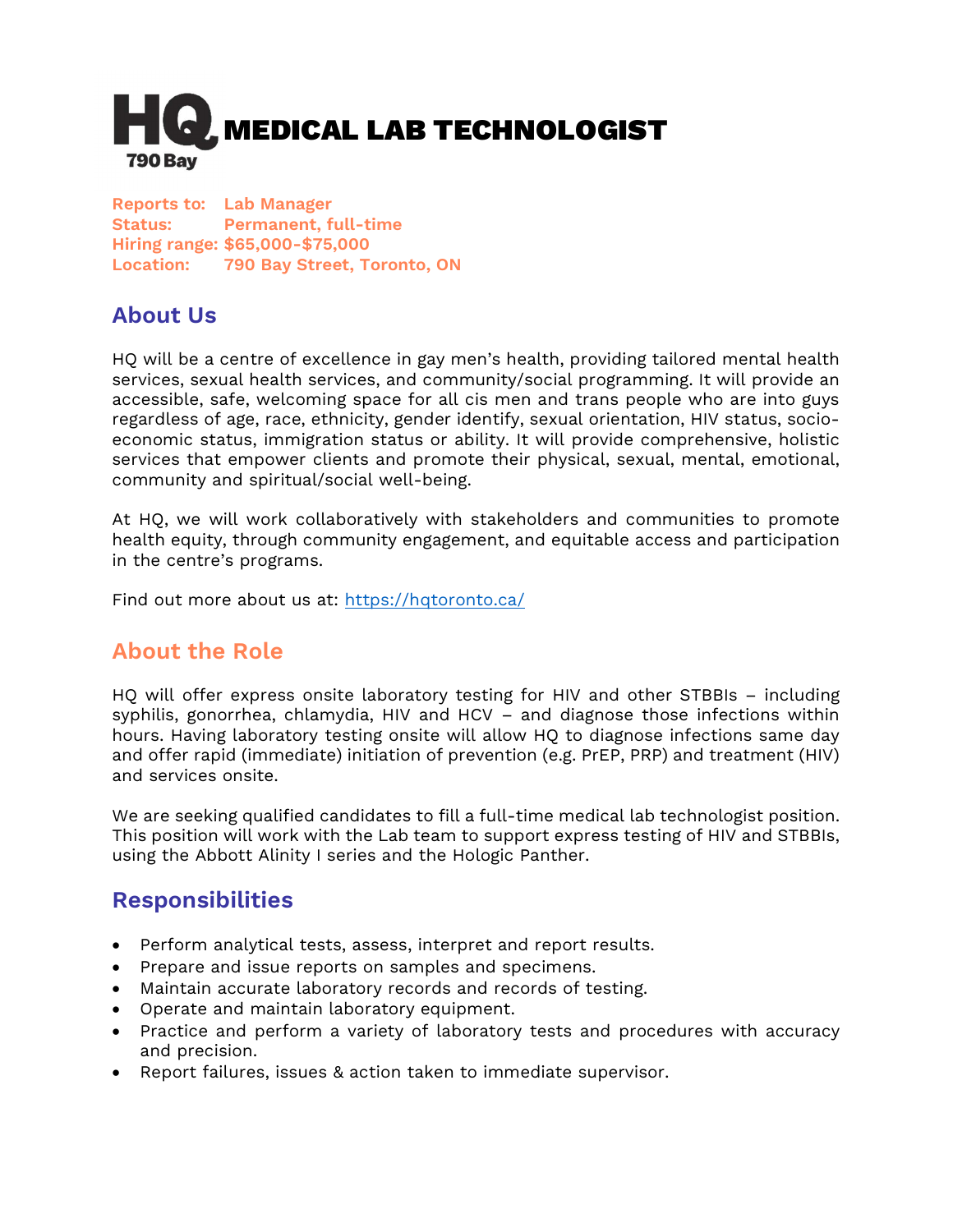- Recognize abnormal and critical results, and takes appropriate actions according to the established standard operating procedure, as required.
- Provide training to technologists, students and clinical fellows as needed.
- Follow inventory control system and communicate status to ensure availability of adequate reagents and supplies.
- Participate in the development, implementation and support of the policies, processes and procedures within the quality management system.
- Follow health and safety procedures as per guidelines.
- Prepare relevant samples for shipment to Public Health Ontario and other external labs.
- Perform quality control and document control results, including review of daily quality control results.
- Recognize unusual quality control results, take remedial action and document outcome.
- Report ongoing or unresolved quality control issues to immediate supervisor.

## Required Knowledge & Experience

- Bachelor of Science and/or diploma in Medical Laboratory Technology, Bachelor of Science in MLT is preferred
- Qualified as a medical laboratory technologist with at least 2 years of experience working in a clinical lab setting
- Current registration with CMLTO required
- Be knowledgeable and practice in accordance with the Institute for Quality Management in Healthcare (IQMH) and the Public Health Agency of Canada Biosafety Level 2 Standards
- Experience with molecular diagnostics
- Experience with large and small analyzers, dedicated instruments, calibrations
- Experience working with Abbott Alinity and/or Hologic Panther is an asset
- Solid computer skills including a demonstrated ability to be self-directed and adaptable to new technologies and processes
- Ability to maintain accurate records and documentation
- Ability to function effectively in a team environment
- Skills in leadership, problem solving, decision making and critical thinking

## How to Apply

If you are interested in this position, please use the position title as the subject line and attach your cover letter and resume as a single PDF/Word file in an e-mail to careers@hqtoronto.ca

#### APPLICATION DEADLINE: OPEN UNTIL FILLED

We would like to thank all applicants in advance for their interest in HQ, but only candidates receiving serious consideration will be contacted. No phone calls or agencies please.